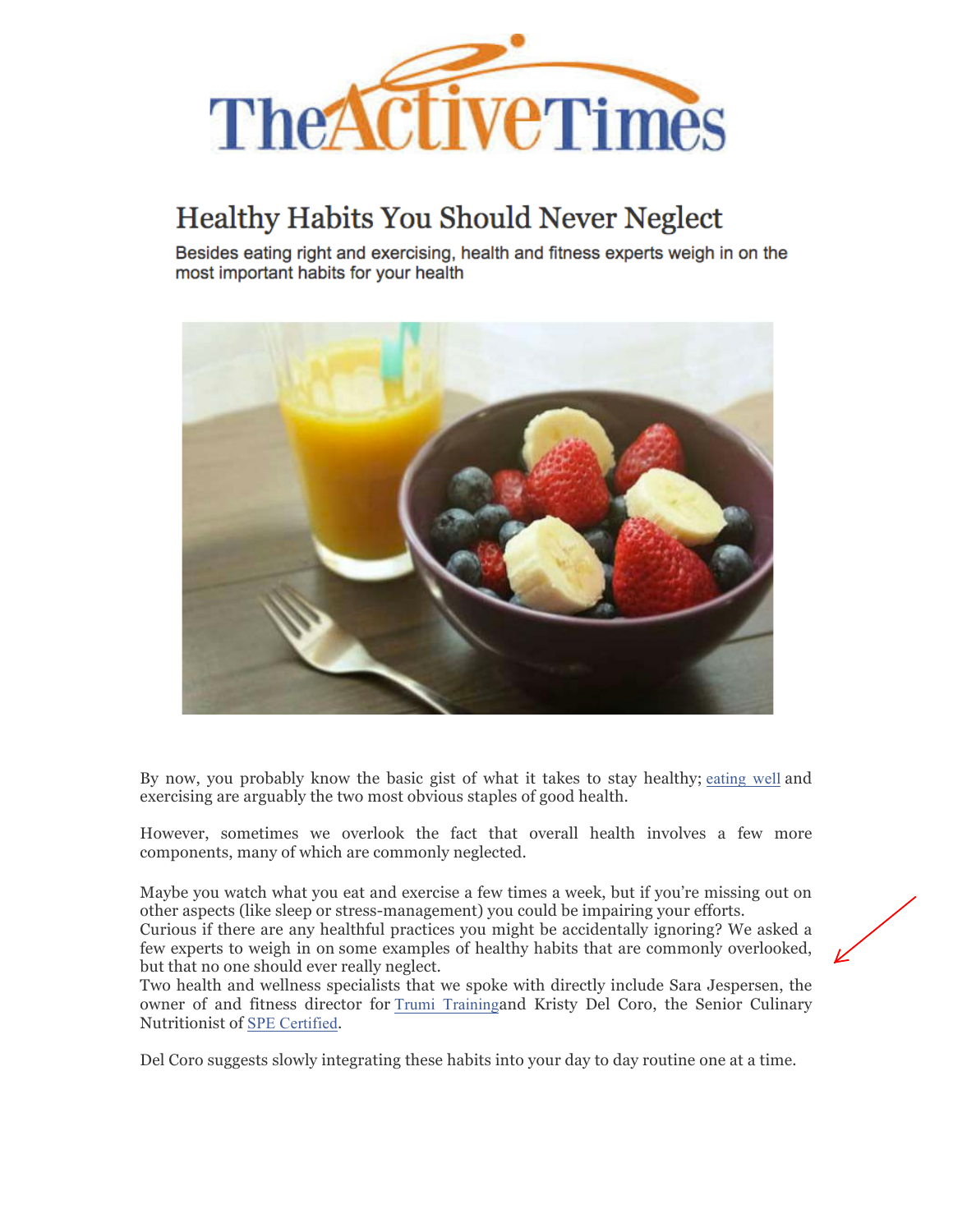"To ensure success, it is a good idea to plan ahead," she said. "Think of at least one new positive step you can take per week that you know you can achieve. It may pay off more in the long run to just start with one instead of trying to achieve everything at once."



Individual sleep needs vary from person to person, but most experts recommend somewhere between 7 and 8 hours a night. Studies continue to reveal that not getting enough shut-eye on a regular basis can be detrimental to your health in a number of ways, including weight gain, cardiovascular disease, diabetes, stroke, depression and premature aging. "If you don't sleep you can't repair, rebuild, or refresh," says Jespersen. "It's our restart button. Lacking in this department means you'll lack in every other department."



**Stress Management**